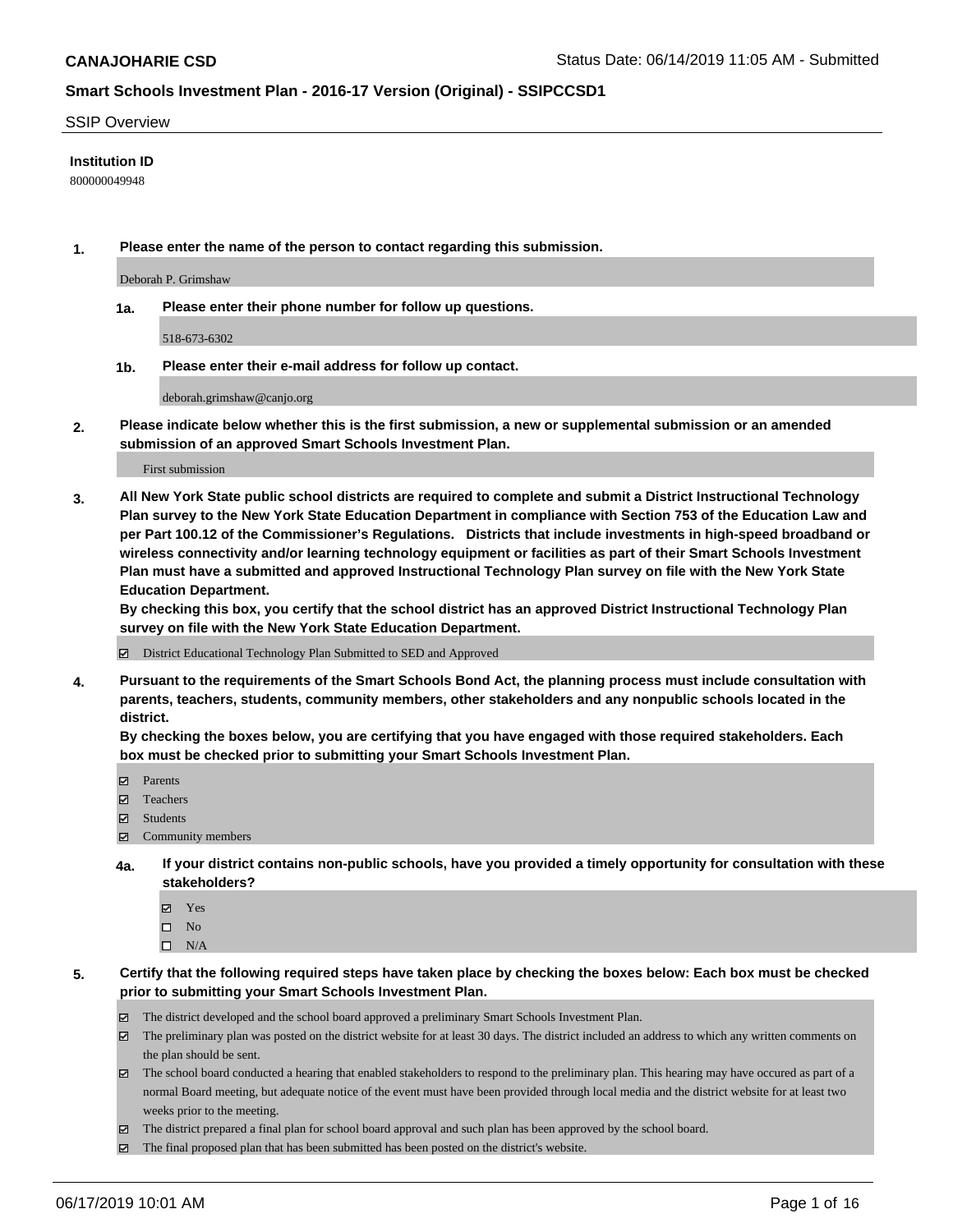SSIP Overview

**5a. Please upload the proposed Smart Schools Investment Plan (SSIP) that was posted on the district's website, along with any supporting materials. Note that this should be different than your recently submitted Educational Technology Survey. The Final SSIP, as approved by the School Board, should also be posted on the website and remain there during the course of the projects contained therein.**

Canajoharie CCD SSIP Phase 1\_ 4\_12\_2018 1.pdf

**5b. Enter the webpage address where the final Smart Schools Investment Plan is posted. The Plan should remain posted for the life of the included projects.**

https://www.canajoharieschools.org/budget-and-finance/smart-schools-plan/

**6. Please enter an estimate of the total number of students and staff that will benefit from this Smart Schools Investment Plan based on the cumulative projects submitted to date.**

1,000

**7. An LEA/School District may partner with one or more other LEA/School Districts to form a consortium to pool Smart Schools Bond Act funds for a project that meets all other Smart School Bond Act requirements. Each school district participating in the consortium will need to file an approved Smart Schools Investment Plan for the project and submit a signed Memorandum of Understanding that sets forth the details of the consortium including the roles of each respective district.**

 $\Box$  The district plans to participate in a consortium to partner with other school district(s) to implement a Smart Schools project.

#### **8. Please enter the name and 6-digit SED Code for each LEA/School District participating in the Consortium.**

| Partner LEA/District | <b>ISED BEDS Code</b> |
|----------------------|-----------------------|
| (No Response)        | (No Response)         |

#### **9. Please upload a signed Memorandum of Understanding with all of the participating Consortium partners.**

(No Response)

**10. Your district's Smart Schools Bond Act Allocation is:**

\$1,017,758

**11. Enter the budget sub-allocations by category that you are submitting for approval at this time. If you are not budgeting SSBA funds for a category, please enter 0 (zero.) If the value entered is \$0, you will not be required to complete that survey question.**

|                                       | Sub-<br><b>Allocations</b> |
|---------------------------------------|----------------------------|
| School Connectivity                   | $\overline{0}$             |
| Connectivity Projects for Communities | $\Omega$                   |
| <b>Classroom Technology</b>           | 388,560                    |
| Pre-Kindergarten Classrooms           | $\overline{0}$             |
| Replace Transportable Classrooms      |                            |
| High-Tech Security Features           | 0                          |
| Totals:                               | 388,560                    |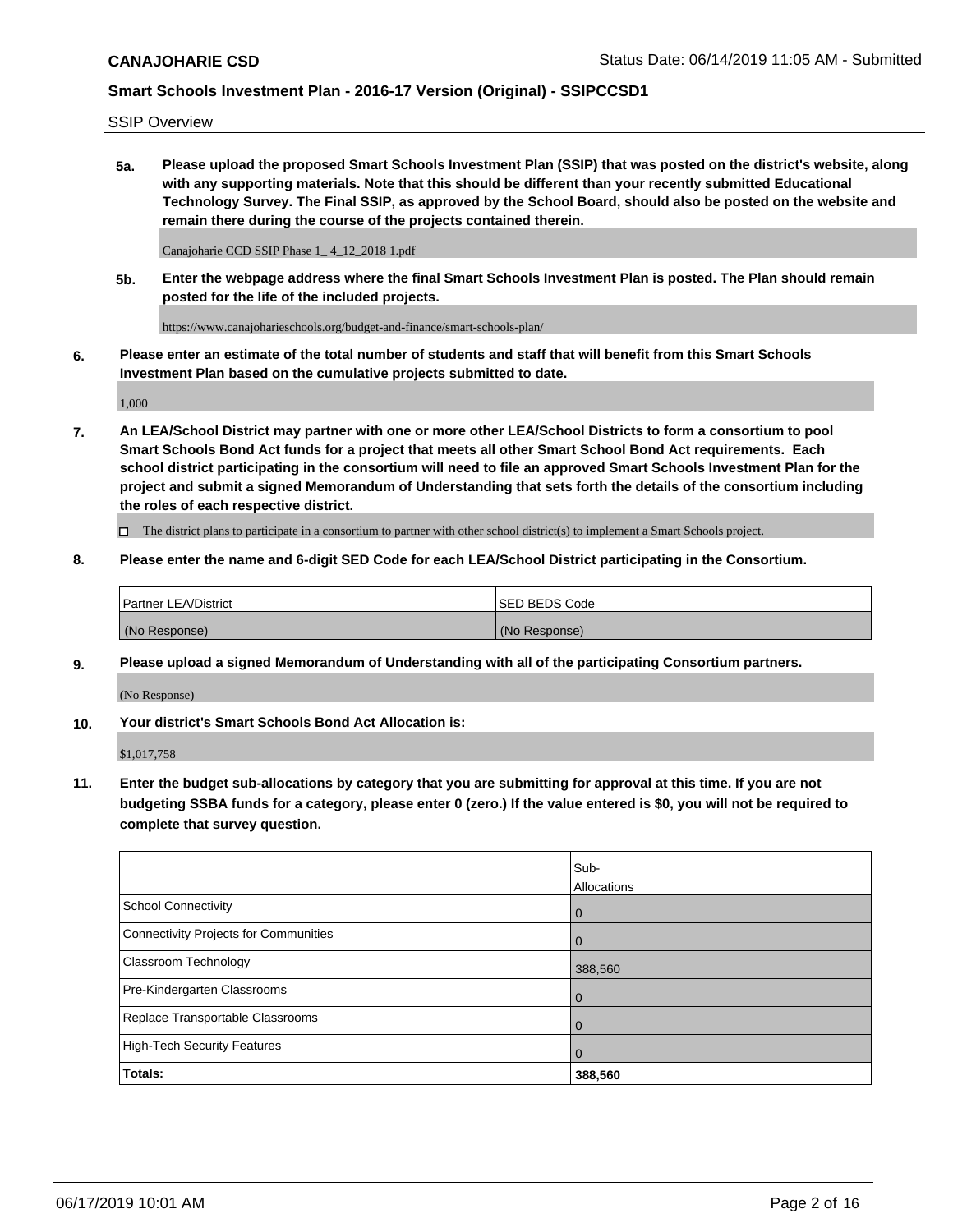School Connectivity

- **1. In order for students and faculty to receive the maximum benefit from the technology made available under the Smart Schools Bond Act, their school buildings must possess sufficient connectivity infrastructure to ensure that devices can be used during the school day. Smart Schools Investment Plans must demonstrate that:**
	- **• sufficient infrastructure that meets the Federal Communications Commission's 100 Mbps per 1,000 students standard currently exists in the buildings where new devices will be deployed, or**
	- **• is a planned use of a portion of Smart Schools Bond Act funds, or**
	- **• is under development through another funding source.**

**Smart Schools Bond Act funds used for technology infrastructure or classroom technology investments must increase the number of school buildings that meet or exceed the minimum speed standard of 100 Mbps per 1,000 students and staff within 12 months. This standard may be met on either a contracted 24/7 firm service or a "burstable" capability. If the standard is met under the burstable criteria, it must be:**

**1. Specifically codified in a service contract with a provider, and**

**2. Guaranteed to be available to all students and devices as needed, particularly during periods of high demand, such as computer-based testing (CBT) periods.**

**Please describe how your district already meets or is planning to meet this standard within 12 months of plan submission.**

(No Response)

**1a. If a district believes that it will be impossible to meet this standard within 12 months, it may apply for a waiver of this requirement, as described on the Smart Schools website. The waiver must be filed and approved by SED prior to submitting this survey.**

 $\Box$  By checking this box, you are certifying that the school district has an approved waiver of this requirement on file with the New York State Education Department.

#### **2. Connectivity Speed Calculator (Required)**

|                         | Number of<br>Students | Multiply by<br>100 Kbps | Divide by 1000 Current Speed<br>to Convert to<br>Required<br>Speed in Mb | lin Mb             | Expected<br>Speed to be<br>Attained Within   Required<br>12 Months | <b>Expected Date</b><br><b>When</b><br>Speed Will be<br>Met |
|-------------------------|-----------------------|-------------------------|--------------------------------------------------------------------------|--------------------|--------------------------------------------------------------------|-------------------------------------------------------------|
| <b>Calculated Speed</b> | (No<br>Response)      | (No Response)           | l (No<br>Response)                                                       | l (No<br>Response) | (No<br>Response)                                                   | (No<br>Response)                                            |

**3. Describe how you intend to use Smart Schools Bond Act funds for high-speed broadband and/or wireless connectivity projects in school buildings.**

(No Response)

**4. Describe the linkage between the district's District Instructional Technology Plan and the proposed projects. (There should be a link between your response to this question and your response to Question 1 in Part E. Curriculum and Instruction "What are the district's plans to use digital connectivity and technology to improve teaching and learning?)**

(No Response)

**5. If the district wishes to have students and staff access the Internet from wireless devices within the school building, or in close proximity to it, it must first ensure that it has a robust Wi-Fi network in place that has sufficient bandwidth to meet user demand.**

**Please describe how you have quantified this demand and how you plan to meet this demand.**

(No Response)

**6. As indicated on Page 5 of the guidance, the Office of Facilities Planning will have to conduct a preliminary review**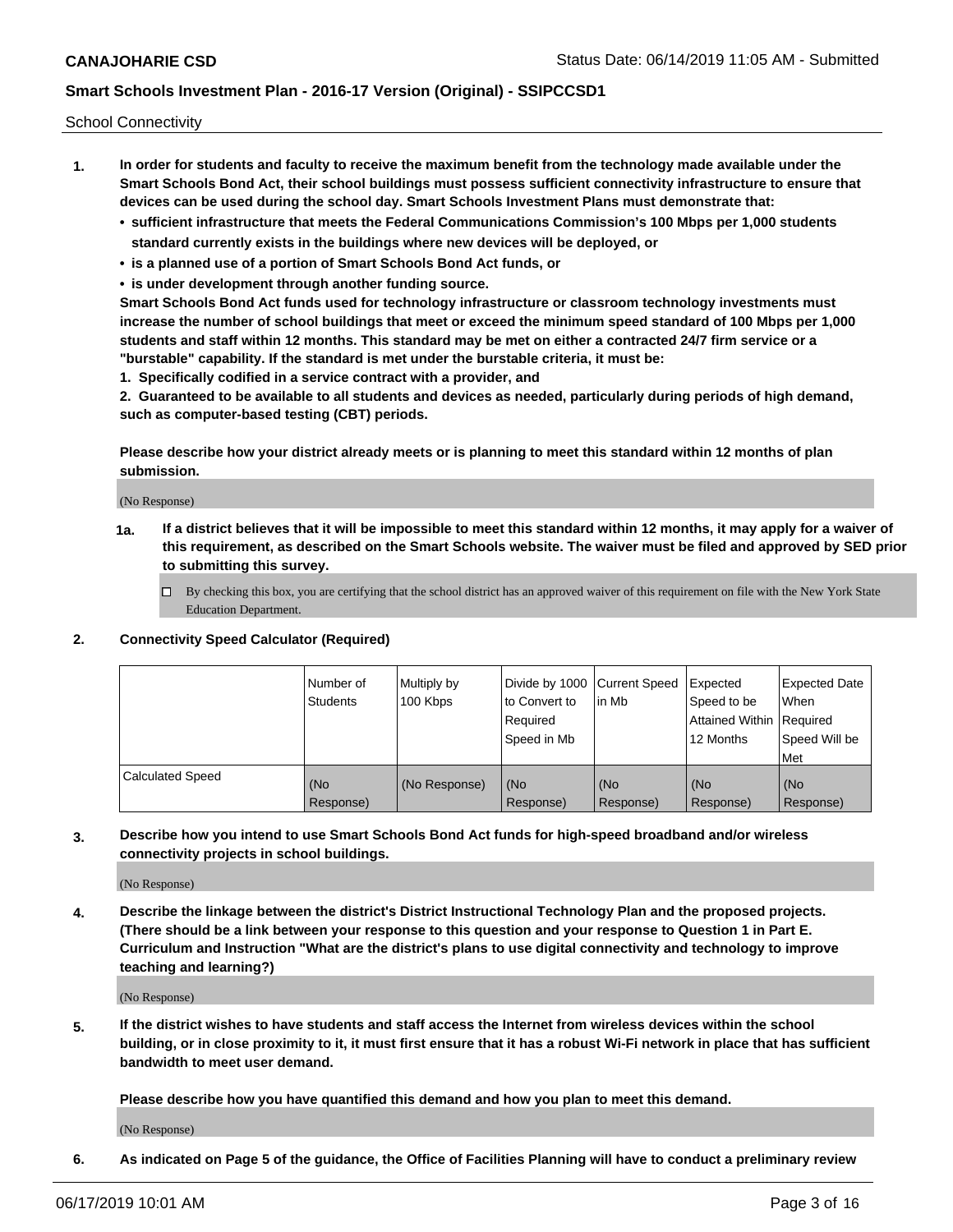School Connectivity

**of all capital projects, including connectivity projects.**

**Please indicate on a separate row each project number given to you by the Office of Facilities Planning.**

| Project Number |  |
|----------------|--|
|                |  |
| (No Response)  |  |
|                |  |

**7. Certain high-tech security and connectivity infrastructure projects may be eligible for an expedited review process as determined by the Office of Facilities Planning.**

**Was your project deemed eligible for streamlined review?**

(No Response)

**8. Include the name and license number of the architect or engineer of record.**

| Name          | License Number |
|---------------|----------------|
| (No Response) | (No Response)  |

**9. If you are submitting an allocation for School Connectivity complete this table. Note that the calculated Total at the bottom of the table must equal the Total allocation for this category that you entered in the SSIP Overview overall budget.** 

|                                            | Sub-              |
|--------------------------------------------|-------------------|
|                                            | <b>Allocation</b> |
| Network/Access Costs                       | (No Response)     |
| <b>Outside Plant Costs</b>                 | (No Response)     |
| School Internal Connections and Components | (No Response)     |
| <b>Professional Services</b>               | (No Response)     |
| Testing                                    | (No Response)     |
| <b>Other Upfront Costs</b>                 | (No Response)     |
| <b>Other Costs</b>                         | (No Response)     |
| Totals:                                    | 0                 |

**10. Please detail the type, quantity, per unit cost and total cost of the eligible items under each sub-category. This is especially important for any expenditures listed under the "Other" category. All expenditures must be eligible for tax-exempt financing to be reimbursed through the SSBA. Sufficient detail must be provided so that we can verify this is the case. If you have any questions, please contact us directly through smartschools@nysed.gov. NOTE: Wireless Access Points should be included in this category, not under Classroom Educational Technology, except those that will be loaned/purchased for nonpublic schools.**

| Select the allowable expenditure | Item to be purchased | Quantity      | <b>Cost per Item</b> | <b>Total Cost</b> |
|----------------------------------|----------------------|---------------|----------------------|-------------------|
| type.                            |                      |               |                      |                   |
| Repeat to add another item under |                      |               |                      |                   |
| each type.                       |                      |               |                      |                   |
| (No Response)                    | (No Response)        | (No Response) | (No Response)        | (No Response)     |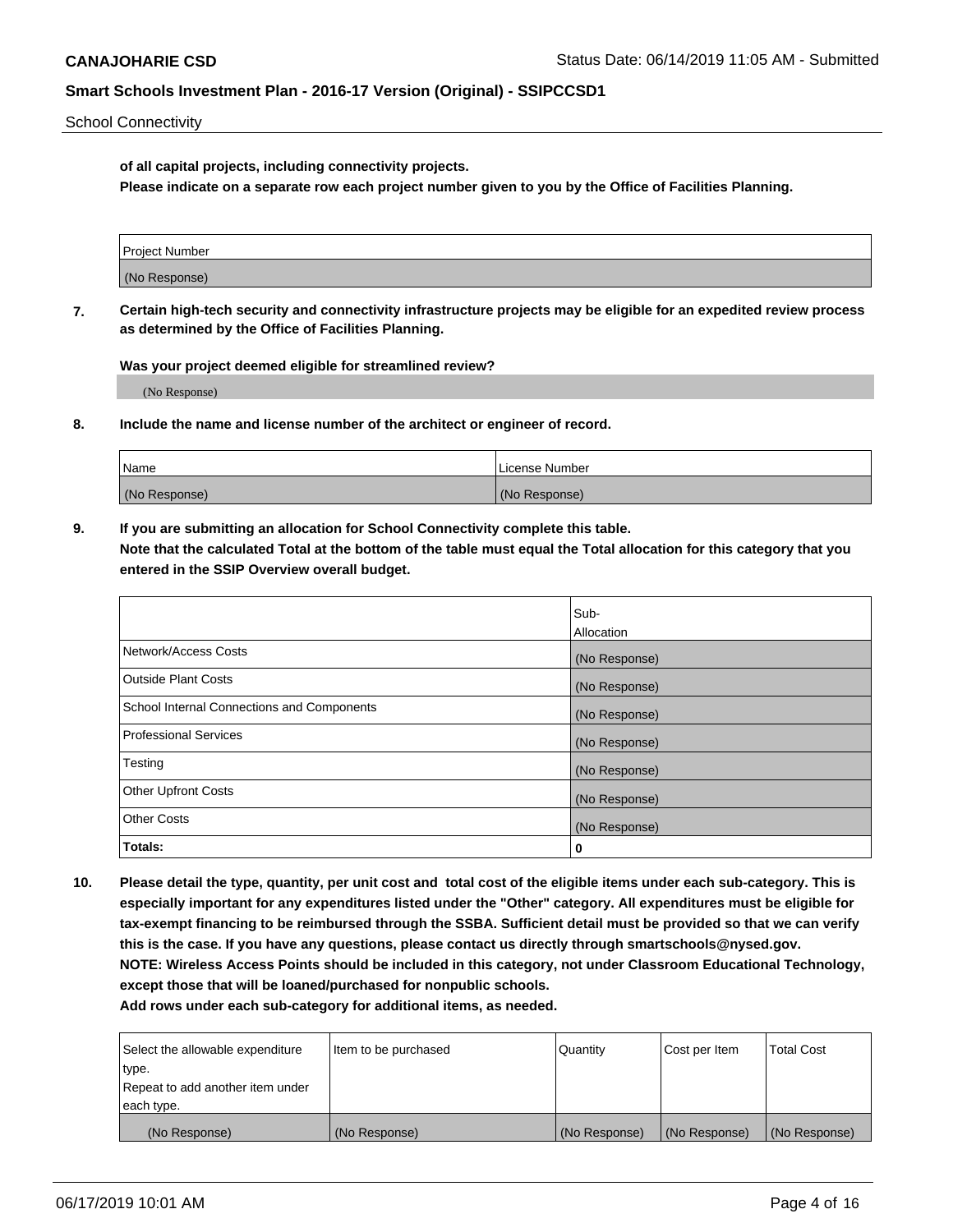Community Connectivity (Broadband and Wireless)

**1. Describe how you intend to use Smart Schools Bond Act funds for high-speed broadband and/or wireless connectivity projects in the community.**

(No Response)

**2. Please describe how the proposed project(s) will promote student achievement and increase student and/or staff access to the Internet in a manner that enhances student learning and/or instruction outside of the school day and/or school building.**

(No Response)

**3. Community connectivity projects must comply with all the necessary local building codes and regulations (building and related permits are not required prior to plan submission).**

 $\Box$  I certify that we will comply with all the necessary local building codes and regulations.

**4. Please describe the physical location of the proposed investment.**

(No Response)

**5. Please provide the initial list of partners participating in the Community Connectivity Broadband Project, along with their Federal Tax Identification (Employer Identification) number.**

| <b>Project Partners</b> | Federal ID#   |
|-------------------------|---------------|
| (No Response)           | (No Response) |

**6. If you are submitting an allocation for Community Connectivity, complete this table.**

**Note that the calculated Total at the bottom of the table must equal the Total allocation for this category that you entered in the SSIP Overview overall budget.**

|                                    | Sub-Allocation |
|------------------------------------|----------------|
| Network/Access Costs               | (No Response)  |
| <b>Outside Plant Costs</b>         | (No Response)  |
| <b>Tower Costs</b>                 | (No Response)  |
| <b>Customer Premises Equipment</b> | (No Response)  |
| <b>Professional Services</b>       | (No Response)  |
| Testing                            | (No Response)  |
| <b>Other Upfront Costs</b>         | (No Response)  |
| <b>Other Costs</b>                 | (No Response)  |
| Totals:                            | 0              |

**7. Please detail the type, quantity, per unit cost and total cost of the eligible items under each sub-category. This is especially important for any expenditures listed under the "Other" category. All expenditures must be capital-bond eligible to be reimbursed through the SSBA. If you have any questions, please contact us directly through smartschools@nysed.gov.**

| Select the allowable expenditure | Item to be purchased | Quantity      | Cost per Item | <b>Total Cost</b> |
|----------------------------------|----------------------|---------------|---------------|-------------------|
| type.                            |                      |               |               |                   |
| Repeat to add another item under |                      |               |               |                   |
| each type.                       |                      |               |               |                   |
| (No Response)                    | (No Response)        | (No Response) | (No Response) | (No Response)     |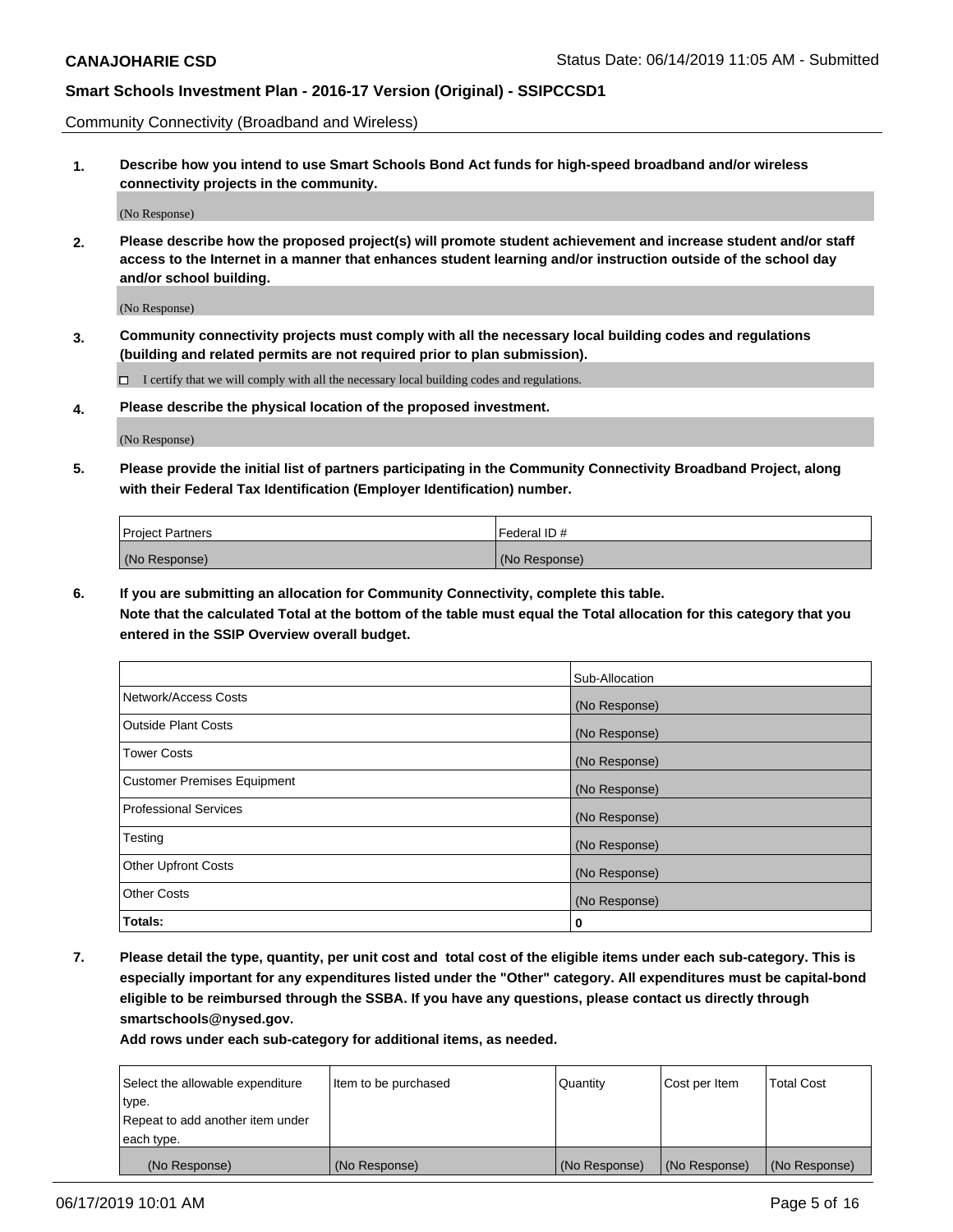#### Classroom Learning Technology

**1. In order for students and faculty to receive the maximum benefit from the technology made available under the Smart Schools Bond Act, their school buildings must possess sufficient connectivity infrastructure to ensure that devices can be used during the school day. Smart Schools Investment Plans must demonstrate that sufficient infrastructure that meets the Federal Communications Commission's 100 Mbps per 1,000 students standard currently exists in the buildings where new devices will be deployed, or is a planned use of a portion of Smart Schools Bond Act funds, or is under development through another funding source. Smart Schools Bond Act funds used for technology infrastructure or classroom technology investments must increase the number of school buildings that meet or exceed the minimum speed standard of 100 Mbps per 1,000 students and staff within 12 months. This standard may be met on either a contracted 24/7 firm service or a**

**"burstable" capability. If the standard is met under the burstable criteria, it must be:**

**1. Specifically codified in a service contract with a provider, and**

**2. Guaranteed to be available to all students and devices as needed, particularly during periods of high demand, such as computer-based testing (CBT) periods.**

**Please describe how your district already meets or is planning to meet this standard within 12 months of plan submission.**

The Northeast Regional Information Center, with subcontractor Spectrum, provides and monitors broadband services for the district, under a BOCES cross-contract.

Canajoharie Central School will meet this requirement through additional purchased services with the Northeast Regional Information Center at Capital Region BOCES.

The district meets the required speed of 100 Mbps per 1,000 students. This cost is district funded through a BOCES co-ser with NERIC.

- **1a. If a district believes that it will be impossible to meet this standard within 12 months, it may apply for a waiver of this requirement, as described on the Smart Schools website. The waiver must be filed and approved by SED prior to submitting this survey.**
	- By checking this box, you are certifying that the school district has an approved waiver of this requirement on file with the New York State Education Department.

#### **2. Connectivity Speed Calculator (Required)**

|                         | I Number of<br>Students | Multiply by<br>100 Kbps | Divide by 1000 Current Speed<br>to Convert to<br>Required<br>Speed in Mb | lin Mb | Expected<br>Speed to be<br>Attained Within Required<br>12 Months | <b>Expected Date</b><br>When<br>Speed Will be<br><b>Met</b> |
|-------------------------|-------------------------|-------------------------|--------------------------------------------------------------------------|--------|------------------------------------------------------------------|-------------------------------------------------------------|
| <b>Calculated Speed</b> | 905                     | 90,500                  | 90.5                                                                     | 100    | 100                                                              | Currently<br>meets<br>requirements                          |

**3. If the district wishes to have students and staff access the Internet from wireless devices within the school building, or in close proximity to it, it must first ensure that it has a robust Wi-Fi network in place that has sufficient bandwidth to meet user demand.**

**Please describe how you have quantified this demand and how you plan to meet this demand.**

In 2014 the district installed a wireless system throughout the district. The system was originally built out to provide for future increase in use of personal technology devices.

The district meets this requirement.

**4. All New York State public school districts are required to complete and submit an Instructional Technology Plan survey to the New York State Education Department in compliance with Section 753 of the Education Law and per Part 100.12 of the Commissioner's Regulations.**

**Districts that include educational technology purchases as part of their Smart Schools Investment Plan must have a submitted and approved Instructional Technology Plan survey on file with the New York State Education Department.**

By checking this box, you are certifying that the school district has an approved Instructional Technology Plan survey on file with the New York State Education Department.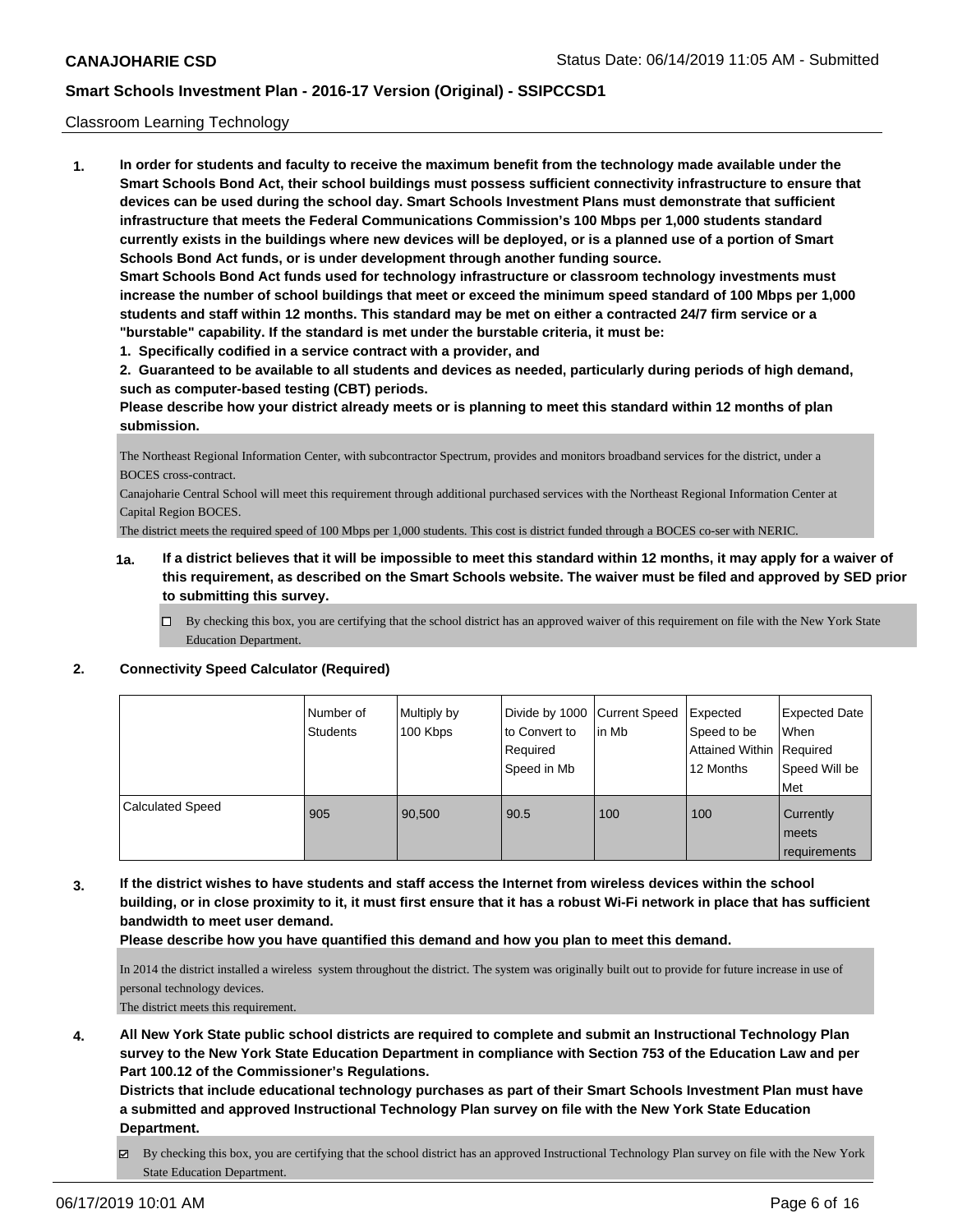#### Classroom Learning Technology

**5. Describe the devices you intend to purchase and their compatibility with existing or planned platforms or systems. Specifically address the adequacy of each facility's electrical, HVAC and other infrastructure necessary to install and support the operation of the planned technology.**

This proposal includes personal computing devices for student use and interactive panels for classroom use. The following are the items and the amounts with per unit and aggregate costs.

Devices proposed for purchase include iPads and Chromebooks with accompanying cases. Additional charging stations are proposed to provide students at the K-4 level the opportunity to maintain and charge their devices in their classroom.

The proposed SMART IFP's will be placed in classrooms that currently do not have devices, or where current devices are at the end of their life cycle and need to be replaced.

We will be using an internet based learning platform to support the technology hardware.

Our school buildings have the capacity to meet the power needs of these additional devices and hardware.

#### **6. Describe how the proposed technology purchases will:**

- **> enhance differentiated instruction;**
- **> expand student learning inside and outside the classroom;**
- **> benefit students with disabilities and English language learners; and**
- **> contribute to the reduction of other learning gaps that have been identified within the district.**

**The expectation is that districts will place a priority on addressing the needs of students who struggle to succeed in a rigorous curriculum. Responses in this section should specifically address this concern and align with the district's Instructional Technology Plan (in particular Question 2 of E. Curriculum and Instruction: "Does the district's instructional technology plan address the needs of students with disabilities to ensure equitable access to instruction, materials and assessments?" and Question 3 of the same section: "Does the district's instructional technology plan address the provision of assistive technology specifically for students with disabilities to ensure access to and participation in the general curriculum?"**

#### Enhanced differentiated instruction:

Personal computing devices will provide a stronger opportunity for personalized instruction, mobile learning, online courses, greater communication between teachers and students, group work, online access to course materials

#### Benefit students with disabilities:

All school districts are required by federal law to make all materials accessible to students with disabilities.

Our students with disabilities have acccess to all district devices. In addition, the special education department has additional iPads available for student use. Our HS testing center includes Kurzweil reading and dictation software. Our HS library has audiobooks available to all students, including students with disabilities.

Using UDL principles for instructional design, and technology as a learning tool, students with disabilties have the same access to technology and applications as all other students. Students who require specialized assistive technology, have that support as indicated in their IEP's.

#### Benefits for English Language Learners

The district provides services for ELL students consistent with CR Part 154.

Students who are English Language Learners (ELL) have the same access to technology and applications as other students. In addition, ELL students can access translation applications, translation dictionaries and texts in their native language to support content learning. Examples of specific technology based programs that support ELL students include: Starfall, Learn English Kids, Colorin colorado.

#### REDUCTION OF IDENTIFIED LEARNING GAPS WITHIN THE DISTRICT

The district has a learning gap in the performance of students who are economically disadvantaged. The 2016-2017 School report card data for graduation shows a four-year cohort graduation rate of 65% for students in the accountability group of economically disadvantaged compared with all student high school completers at 90%. In addition to the benefits stated in the section above, the District Technology Committee proposes these benefits to reduce this identified learning gap through this 1:1 proposal:

- Access to technology will no longer be a barrier and levels the playing field for students.
- Use of hot spots for accessibility will be available to all students.
- Students have access to a virtual library through their devices.
- Increase opportunities to support student learning accountability. (e.g. reading log)
- Teachers can make a "classroom" with parents or use other tools to enhance parent engagement in the learning process.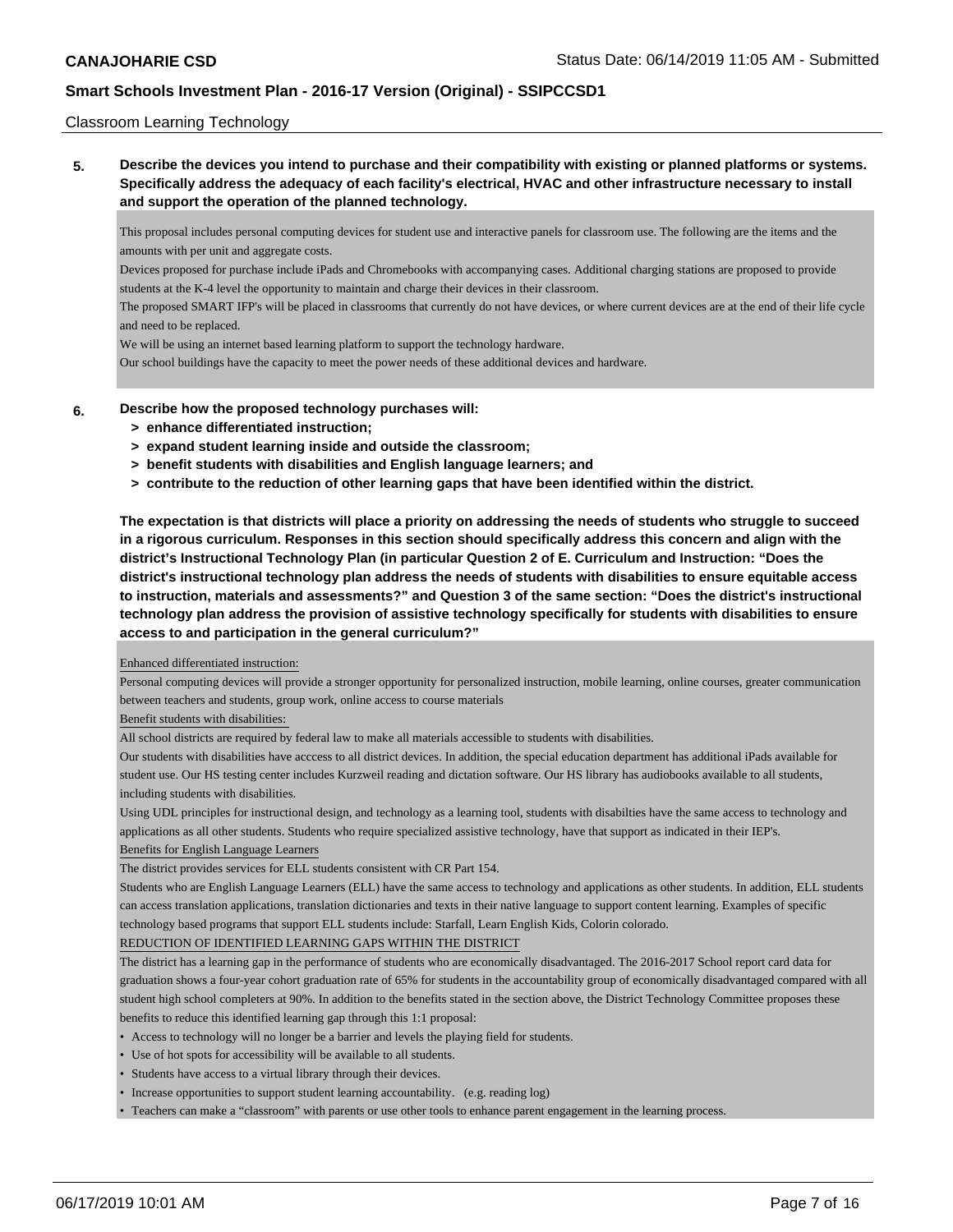#### Classroom Learning Technology

**7. Where appropriate, describe how the proposed technology purchases will enhance ongoing communication with parents and other stakeholders and help the district facilitate technology-based regional partnerships, including distance learning and other efforts.**

Send announcements and information from school to home electronically

Teachers can provide feedback on assignments in real time which will provide students and parents information that will help with assignment completion outside of school

Improve and modernize communication and social media methods through the use of student emails, video conference or instant communication applications (e.g. Google Apps for Education).

**8. Describe the district's plan to provide professional development to ensure that administrators, teachers and staff can employ the technology purchased to enhance instruction successfully.**

**Note: This response should be aligned and expanded upon in accordance with your district's response to Question 1 of F. Professional Development of your Instructional Technology Plan: "Please provide a summary of professional development offered to teachers and staff, for the time period covered by this plan, to support technology to enhance teaching and learning. Please include topics, audience and method of delivery within your summary."**

 Supporting teachers and students in the implementation of 1:1 personal computing devices as learning tools is a critical component. Currently, the district uses offerings from NERIC s Model Schools, HFM BOCES, outside vendor conferences, and in-district professional development opportunities to support teacher skill development in technology integration as a learning tool. High school students who participate in the Computer Science Internship program also provide targeted teacher professional development.

 The district is proposing a district level librarian/technology integration specialist as part of the 2018-2019 budget. The purpose is to provide ongoing, shoulder-to-shoulder training, modeling and support to teachers. This position would work collaboratively with the other two school teacherlibrarians.

 The District Technology Team has identified an ongoing structure to best support professional development needed for successful implementation. The structure includes:

- Use of a professional team to establish a year long calendar of training and support.
- Multiple models to provide professional development including: on-site and off-site conferences, online self-paced learning, opportunities for certification (e.g. Google classroom), peer-to-peer support and on-demand video tutorial library.

| <b>TOPIC</b>                        | <b>AUDIENCE</b>        | <b>METHOD OF DELIVERY</b>                                        |
|-------------------------------------|------------------------|------------------------------------------------------------------|
| Google Apps for Educators           | K-12 Teachers          | <b>Tech Integration Specialist</b><br>Peer to Peer               |
| iReady                              | K-5 Teachers           | <b>NERIC</b> trainers<br>Peer to Peer                            |
| Smartnotebook software              | K-12 Teachers          | <b>Vendor Consultant</b><br><b>Tech Integration Specialist</b>   |
| Learning in the Digital Environment | K-12 Teachers          | Consultant<br><b>Tech Integration Specialist</b>                 |
| Curriculum Revisions/Transformation | K-12 Teachers          | <b>Curriculum Coach</b><br><b>Teacher Trainers</b><br>Principals |
| <b>Maker Spaces</b>                 | Selected K-12 Teachers | Consultant<br>In house trainer                                   |
| Digital Citizenship                 | K-12 Teachers          | In house trainer                                                 |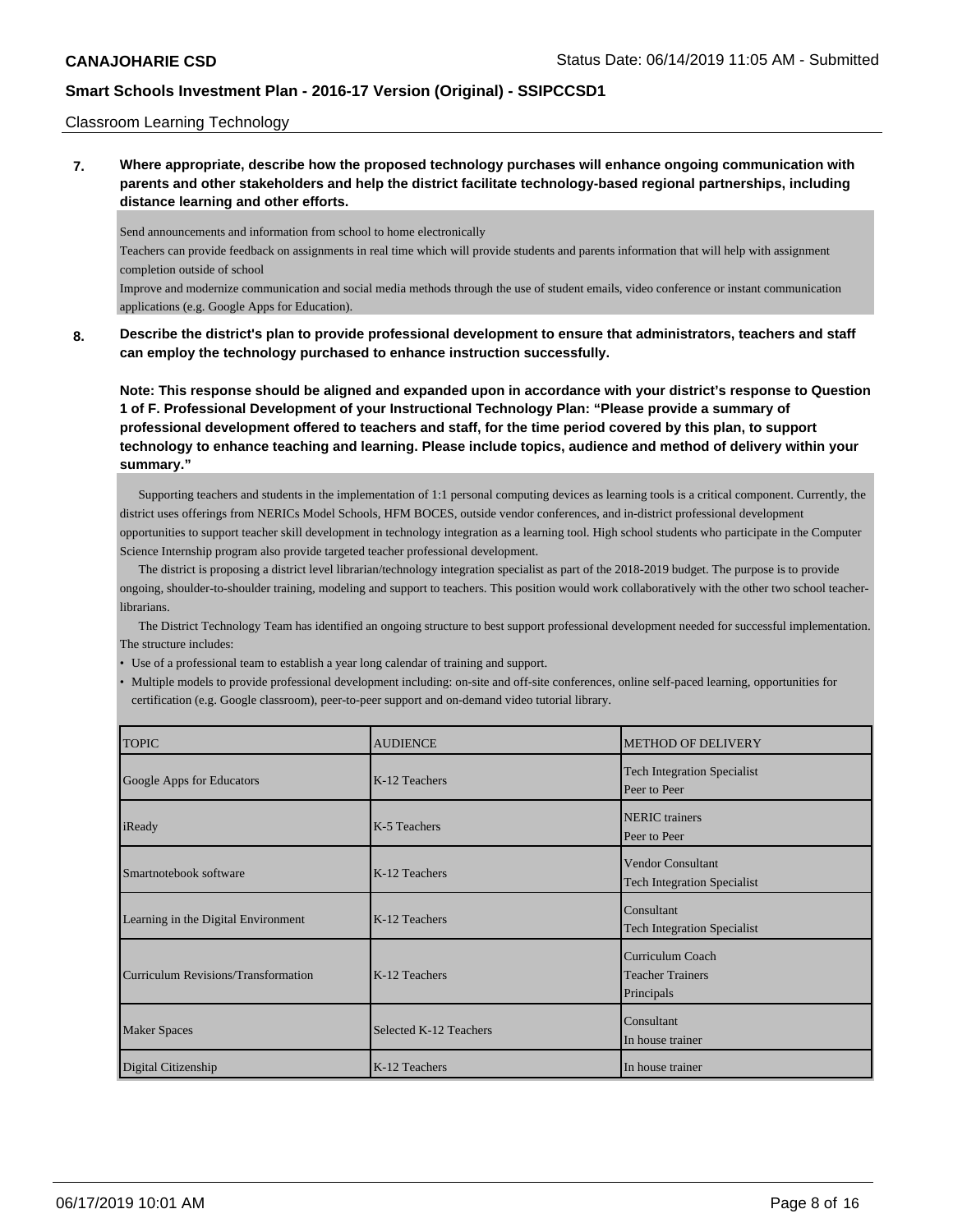Classroom Learning Technology

**9. Districts must contact the SUNY/CUNY teacher preparation program that supplies the largest number of the district's new teachers to request advice on innovative uses and best practices at the intersection of pedagogy and educational technology.**

By checking this box, you certify that you have contacted the SUNY/CUNY teacher preparation program that supplies the largest number of your new teachers to request advice on these issues.

**9a. Please enter the name of the SUNY or CUNY Institution that you contacted.**

SUNY Oneonta

**9b. Enter the primary Institution phone number.**

607-436-2541

**9c. Enter the name of the contact person with whom you consulted and/or will be collaborating with on innovative uses of technology and best practices.**

Paul Bischoff

**10. A district whose Smart Schools Investment Plan proposes the purchase of technology devices and other hardware must account for nonpublic schools in the district.**

**Are there nonpublic schools within your school district?**

|  | ٠ |
|--|---|
|--|---|

 $\hfill \square$  No

**10a. Describe your plan to loan purchased hardware to nonpublic schools within your district. The plan should use your district's nonpublic per-student loan amount calculated below, within the framework of the guidance. Please enter the date by which nonpublic schools must request classroom technology items. Also, specify in your response the devices that the nonpublic schools have requested, as well as in the in the Budget and the Expenditure Table at the end of the page.**

6/4/18 Note: At this time the non-public school has declined the offer of loaned devices per phone conversation with head of school, Pastor Dave White.

**10b. A final Smart Schools Investment Plan cannot be approved until school authorities have adopted regulations specifying the date by which requests from nonpublic schools for the purchase and loan of Smart Schools Bond Act classroom technology must be received by the district.**

 $\Box$  By checking this box, you certify that you have such a plan and associated regulations in place that have been made public.

**11. Nonpublic Classroom Technology Loan Calculator**

**The Smart Schools Bond Act provides that any Classroom Learning Technology purchases made using Smart Schools funds shall be lent, upon request, to nonpublic schools in the district. However, no school district shall be required to loan technology in amounts greater than the total obtained and spent on technology pursuant to the Smart Schools Bond Act and the value of such loan may not exceed the total of \$250 multiplied by the nonpublic school enrollment in the base year at the time of enactment. See:**

**http://www.p12.nysed.gov/mgtserv/smart\_schools/docs/Smart\_Schools\_Bond\_Act\_Guidance\_04.27.15\_Final.pdf.**

|                                       | 1. Classroom<br>Technology<br>Sub-allocation | 2. Public<br>l Enrollment<br>$(2014 - 15)$ | l 3. Nonpublic<br>l Enrollment<br>(2014-15) | 14. Sum of<br>Public and<br>l Nonpublic<br>Enrollment | 15. Total Per<br>Pupil Sub-<br>allocation | l 6. Total<br>Nonpublic Loan<br>l Amount                                                      |
|---------------------------------------|----------------------------------------------|--------------------------------------------|---------------------------------------------|-------------------------------------------------------|-------------------------------------------|-----------------------------------------------------------------------------------------------|
| Calculated Nonpublic Loan<br>l Amount |                                              |                                            |                                             |                                                       |                                           | (No Response)   (No Response)   (No Response)   (No Response)   (No Response)   (No Response) |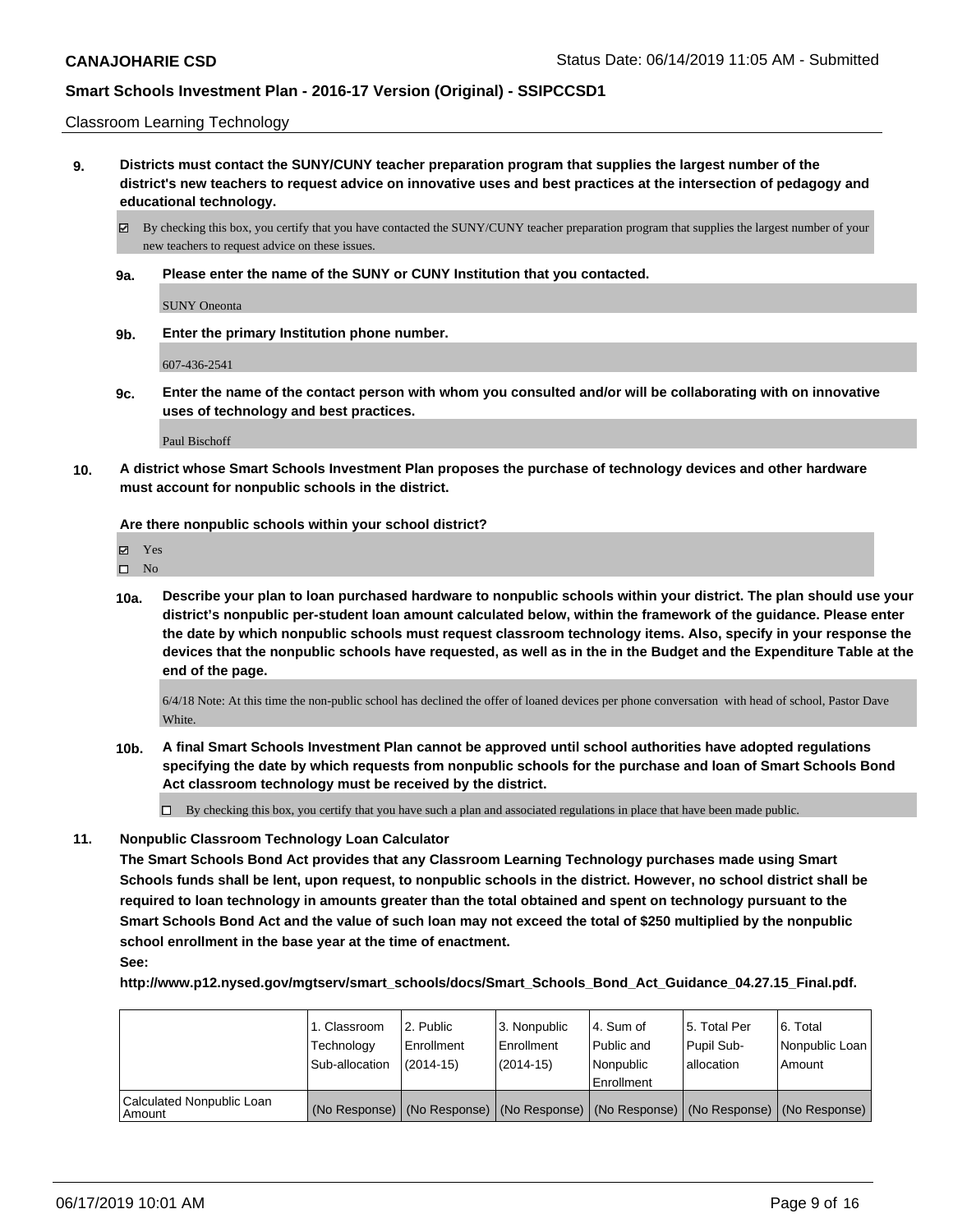#### Classroom Learning Technology

**12. To ensure the sustainability of technology purchases made with Smart Schools funds, districts must demonstrate a long-term plan to maintain and replace technology purchases supported by Smart Schools Bond Act funds. This sustainability plan shall demonstrate a district's capacity to support recurring costs of use that are ineligible for Smart Schools Bond Act funding such as device maintenance, technical support, Internet and wireless fees, maintenance of hotspots, staff professional development, building maintenance and the replacement of incidental items. Further, such a sustainability plan shall include a long-term plan for the replacement of purchased devices and equipment at the end of their useful life with other funding sources.**

 $\boxtimes$  By checking this box, you certify that the district has a sustainability plan as described above.

**13. Districts must ensure that devices purchased with Smart Schools Bond funds will be distributed, prepared for use, maintained and supported appropriately. Districts must maintain detailed device inventories in accordance with generally accepted accounting principles.**

By checking this box, you certify that the district has a distribution and inventory management plan and system in place.

**14. If you are submitting an allocation for Classroom Learning Technology complete this table. Note that the calculated Total at the bottom of the table must equal the Total allocation for this category that you entered in the SSIP Overview overall budget.**

|                         | Sub-Allocation |
|-------------------------|----------------|
| Interactive Whiteboards | 79,980         |
| Computer Servers        | $\overline{0}$ |
| Desktop Computers       | $\overline{0}$ |
| Laptop Computers        | 221,250        |
| <b>Tablet Computers</b> | 45,885         |
| <b>Other Costs</b>      | 41,445         |
| Totals:                 | 388,560        |

**15. Please detail the type, quantity, per unit cost and total cost of the eligible items under each sub-category. This is especially important for any expenditures listed under the "Other" category. All expenditures must be capital-bond eligible to be reimbursed through the SSBA. If you have any questions, please contact us directly through smartschools@nysed.gov.**

**Please specify in the "Item to be Purchased" field which specific expenditures and items are planned to meet the district's nonpublic loan requirement, if applicable.**

**NOTE: Wireless Access Points that will be loaned/purchased for nonpublic schools should ONLY be included in this category, not under School Connectivity, where public school districts would list them. Add rows under each sub-category for additional items, as needed.**

| Select the allowable expenditure<br>type. | Iltem to be Purchased          | Quantity | Cost per Item | <b>Total Cost</b> |
|-------------------------------------------|--------------------------------|----------|---------------|-------------------|
| Repeat to add another item under          |                                |          |               |                   |
| each type.                                |                                |          |               |                   |
| <b>Laptop Computers</b>                   | Dell chromebook 11 3180        | 885      | 250           | 221,250           |
| <b>Other Costs</b>                        | Dell Work In Cases 325-BBPO    | 800      | 20            | 16,000            |
| <b>Other Costs</b>                        | Devicewear 3180 Case           | 85       | 37            | 3,145             |
| <b>Other Costs</b>                        | Tripp Lite 32 Charging Station | 16       | 1,100         | 17,600            |
| <b>Tablet Computers</b>                   | Apple iPad Gen5 128gb          | 115      | 399           | 45,885            |
| <b>Other Costs</b>                        | <b>HDE iPad Bumper Case</b>    | 115      | 20            | 2,300             |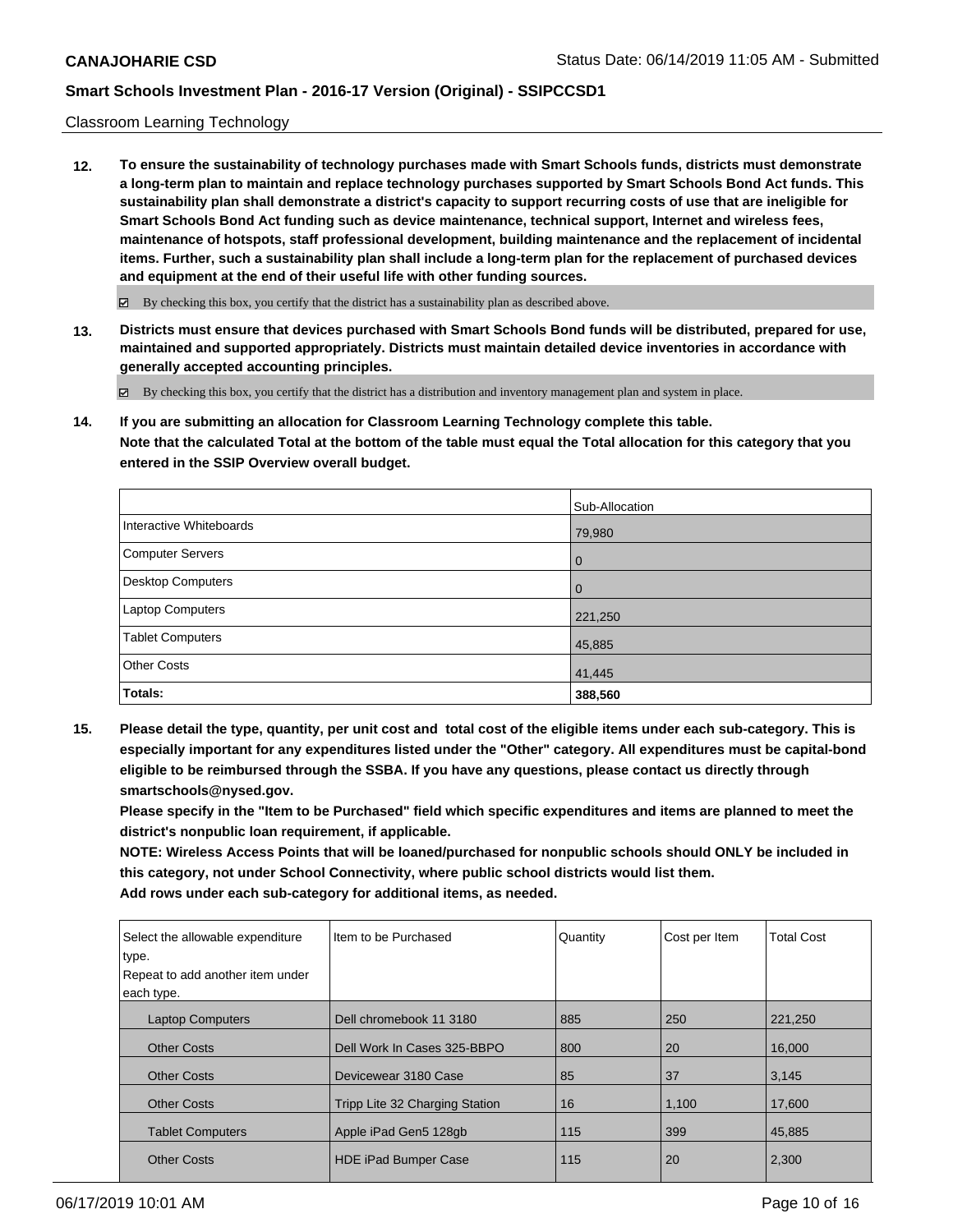Classroom Learning Technology

| Select the allowable expenditure<br>type.<br>Repeat to add another item under<br>each type. | Item to be Purchased             | Quantity       | Cost per Item | <b>Total Cost</b> |
|---------------------------------------------------------------------------------------------|----------------------------------|----------------|---------------|-------------------|
| <b>Other Costs</b>                                                                          | Pearington 30 Charging Cart iPad | $\overline{4}$ | 600           | 2.400             |
| Interactive Whiteboards                                                                     | SMART Board IFP 6265             | 20             | 3,999         | 79,980            |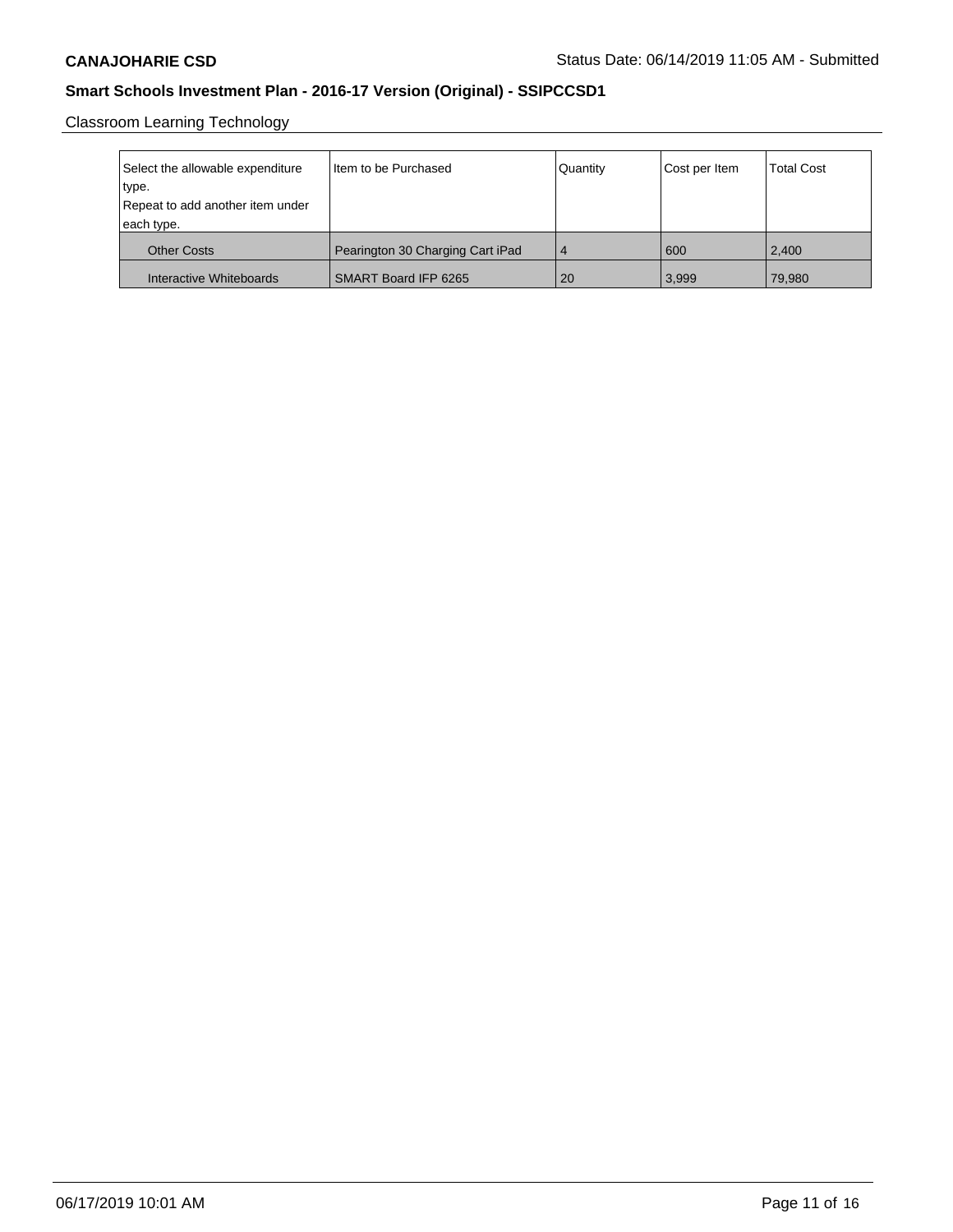#### Pre-Kindergarten Classrooms

**1. Provide information regarding how and where the district is currently serving pre-kindergarten students and justify the need for additional space with enrollment projections over 3 years.**

(No Response)

- **2. Describe the district's plan to construct, enhance or modernize education facilities to accommodate prekindergarten programs. Such plans must include:**
	- **Specific descriptions of what the district intends to do to each space;**
	- **An affirmation that pre-kindergarten classrooms will contain a minimum of 900 square feet per classroom;**
	- **The number of classrooms involved;**
	- **The approximate construction costs per classroom; and**
	- **Confirmation that the space is district-owned or has a long-term lease that exceeds the probable useful life of the improvements.**

(No Response)

**3. Smart Schools Bond Act funds may only be used for capital construction costs. Describe the type and amount of additional funds that will be required to support ineligible ongoing costs (e.g. instruction, supplies) associated with any additional pre-kindergarten classrooms that the district plans to add.**

(No Response)

**4. All plans and specifications for the erection, repair, enlargement or remodeling of school buildings in any public school district in the State must be reviewed and approved by the Commissioner. Districts that plan capital projects using their Smart Schools Bond Act funds will undergo a Preliminary Review Process by the Office of Facilities Planning.**

**Please indicate on a separate row each project number given to you by the Office of Facilities Planning.**

| Project Number |  |
|----------------|--|
| (No Response)  |  |
|                |  |

**5. If you have made an allocation for Pre-Kindergarten Classrooms, complete this table.**

**Note that the calculated Total at the bottom of the table must equal the Total allocation for this category that you entered in the SSIP Overview overall budget.**

|                                          | Sub-Allocation |
|------------------------------------------|----------------|
| Construct Pre-K Classrooms               | (No Response)  |
| Enhance/Modernize Educational Facilities | (No Response)  |
| <b>Other Costs</b>                       | (No Response)  |
| Totals:                                  | 0              |

**6. Please detail the type, quantity, per unit cost and total cost of the eligible items under each sub-category. This is especially important for any expenditures listed under the "Other" category. All expenditures must be capital-bond eligible to be reimbursed through the SSBA. If you have any questions, please contact us directly through smartschools@nysed.gov.**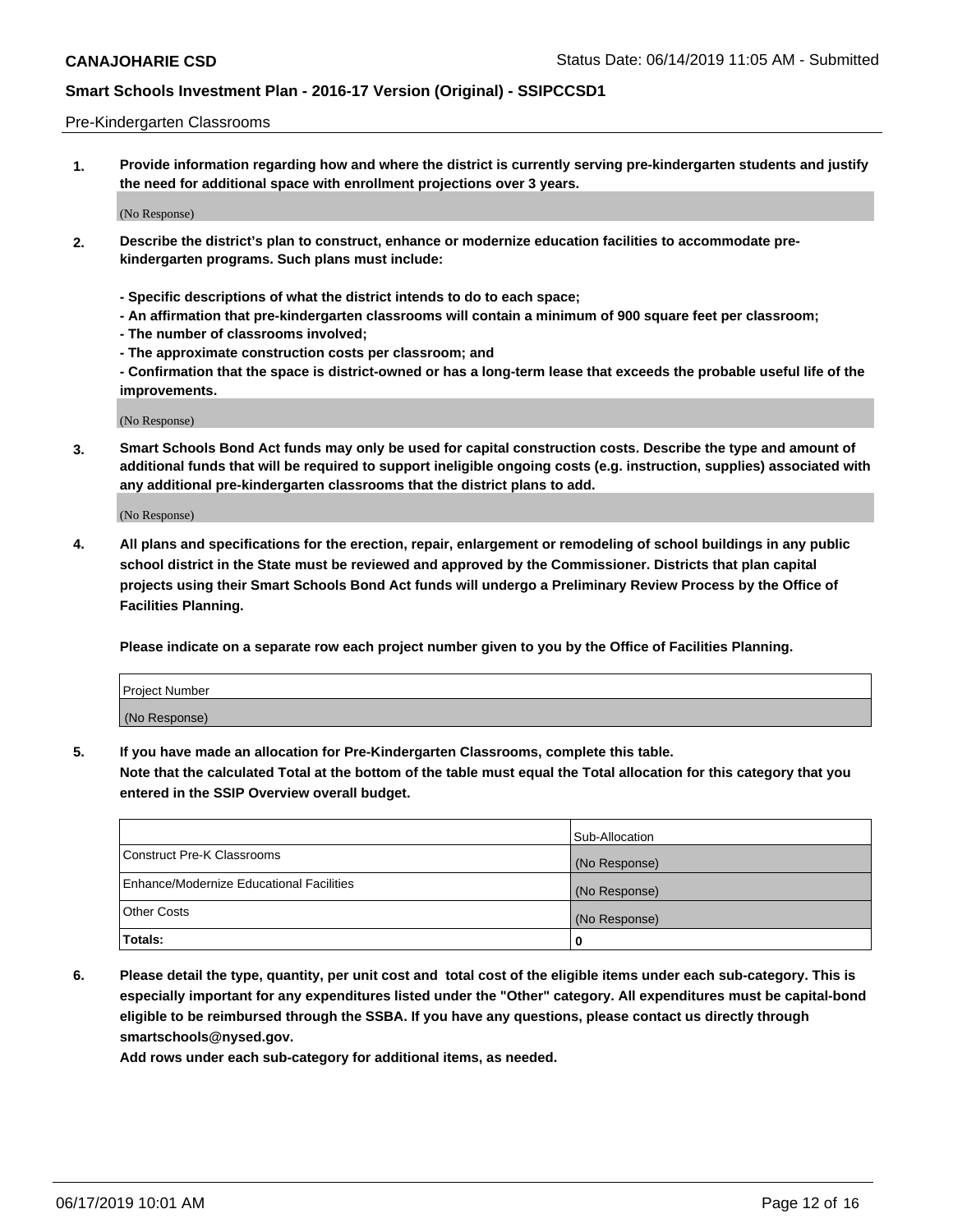Pre-Kindergarten Classrooms

| Select the allowable expenditure | Item to be purchased | Quantity      | Cost per Item | <b>Total Cost</b> |
|----------------------------------|----------------------|---------------|---------------|-------------------|
| type.                            |                      |               |               |                   |
| Repeat to add another item under |                      |               |               |                   |
| each type.                       |                      |               |               |                   |
| (No Response)                    | (No Response)        | (No Response) | (No Response) | (No Response)     |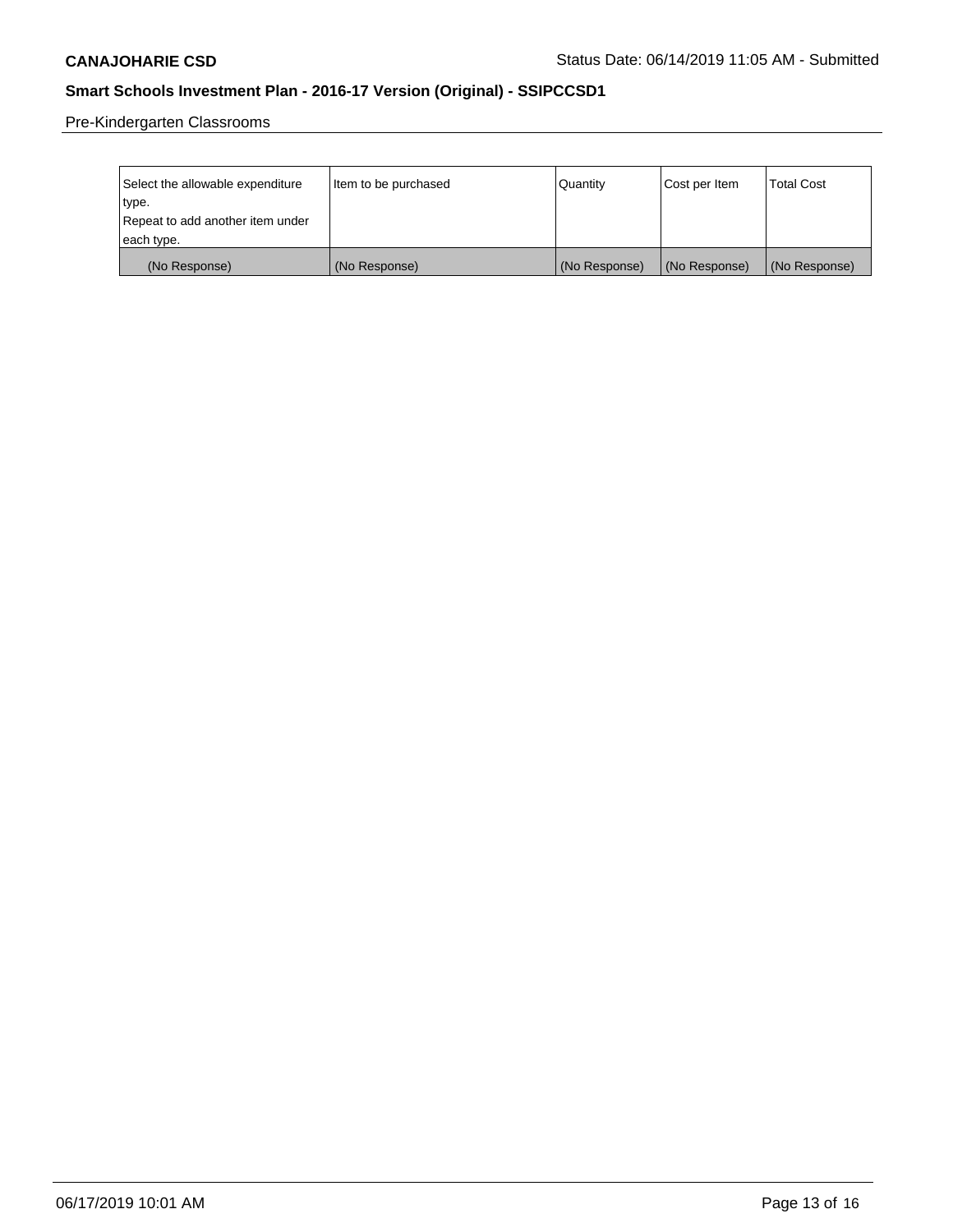Replace Transportable Classrooms

**1. Describe the district's plan to construct, enhance or modernize education facilities to provide high-quality instructional space by replacing transportable classrooms.**

(No Response)

**2. All plans and specifications for the erection, repair, enlargement or remodeling of school buildings in any public school district in the State must be reviewed and approved by the Commissioner. Districts that plan capital projects using their Smart Schools Bond Act funds will undergo a Preliminary Review Process by the Office of Facilities Planning.**

**Please indicate on a separate row each project number given to you by the Office of Facilities Planning.**

| Project Number |  |
|----------------|--|
|                |  |
|                |  |
|                |  |
|                |  |
| (No Response)  |  |
|                |  |
|                |  |
|                |  |

**3. For large projects that seek to blend Smart Schools Bond Act dollars with other funds, please note that Smart Schools Bond Act funds can be allocated on a pro rata basis depending on the number of new classrooms built that directly replace transportable classroom units.**

**If a district seeks to blend Smart Schools Bond Act dollars with other funds describe below what other funds are being used and what portion of the money will be Smart Schools Bond Act funds.**

(No Response)

**4. If you have made an allocation for Replace Transportable Classrooms, complete this table. Note that the calculated Total at the bottom of the table must equal the Total allocation for this category that you entered in the SSIP Overview overall budget.**

|                                                | Sub-Allocation |
|------------------------------------------------|----------------|
| Construct New Instructional Space              | (No Response)  |
| Enhance/Modernize Existing Instructional Space | (No Response)  |
| <b>Other Costs</b>                             | (No Response)  |
| Totals:                                        | 0              |

**5. Please detail the type, quantity, per unit cost and total cost of the eligible items under each sub-category. This is especially important for any expenditures listed under the "Other" category. All expenditures must be capital-bond eligible to be reimbursed through the SSBA. If you have any questions, please contact us directly through smartschools@nysed.gov.**

| Select the allowable expenditure | I ltem to be purchased | l Quantitv    | Cost per Item | <b>Total Cost</b> |
|----------------------------------|------------------------|---------------|---------------|-------------------|
| type.                            |                        |               |               |                   |
| Repeat to add another item under |                        |               |               |                   |
| each type.                       |                        |               |               |                   |
| (No Response)                    | (No Response)          | (No Response) | (No Response) | (No Response)     |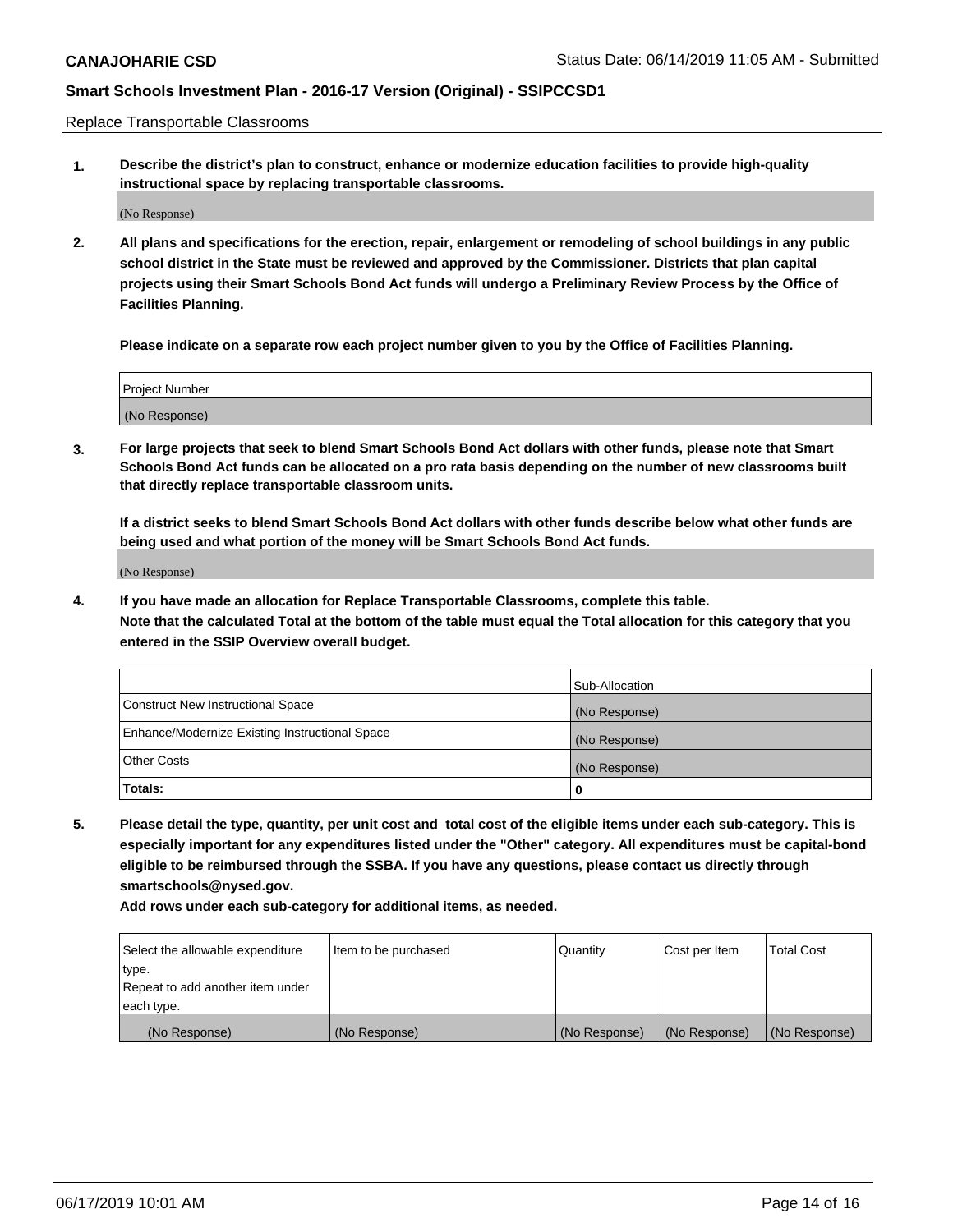High-Tech Security Features

**1. Describe how you intend to use Smart Schools Bond Act funds to install high-tech security features in school buildings and on school campuses.**

(No Response)

**2. All plans and specifications for the erection, repair, enlargement or remodeling of school buildings in any public school district in the State must be reviewed and approved by the Commissioner. Districts that plan capital projects using their Smart Schools Bond Act funds will undergo a Preliminary Review Process by the Office of Facilities Planning.** 

**Please indicate on a separate row each project number given to you by the Office of Facilities Planning.**

| <b>Project Number</b> |  |
|-----------------------|--|
| (No Response)         |  |

- **3. Was your project deemed eligible for streamlined Review?**
	- Yes
	- $\square$  No
- **4. Include the name and license number of the architect or engineer of record.**

| <b>Name</b>   | License Number |
|---------------|----------------|
| (No Response) | (No Response)  |

**5. If you have made an allocation for High-Tech Security Features, complete this table.**

**Note that the calculated Total at the bottom of the table must equal the Total allocation for this category that you entered in the SSIP Overview overall budget.**

|                                                      | Sub-Allocation |
|------------------------------------------------------|----------------|
| Capital-Intensive Security Project (Standard Review) | (No Response)  |
| <b>Electronic Security System</b>                    | (No Response)  |
| <b>Entry Control System</b>                          | (No Response)  |
| Approved Door Hardening Project                      | (No Response)  |
| <b>Other Costs</b>                                   | (No Response)  |
| Totals:                                              | 0              |

**6. Please detail the type, quantity, per unit cost and total cost of the eligible items under each sub-category. This is especially important for any expenditures listed under the "Other" category. All expenditures must be capital-bond eligible to be reimbursed through the SSBA. If you have any questions, please contact us directly through smartschools@nysed.gov.**

| Select the allowable expenditure | Item to be purchased | l Quantitv    | Cost per Item | <b>Total Cost</b> |
|----------------------------------|----------------------|---------------|---------------|-------------------|
| type.                            |                      |               |               |                   |
| Repeat to add another item under |                      |               |               |                   |
| each type.                       |                      |               |               |                   |
| (No Response)                    | (No Response)        | (No Response) | (No Response) | (No Response)     |